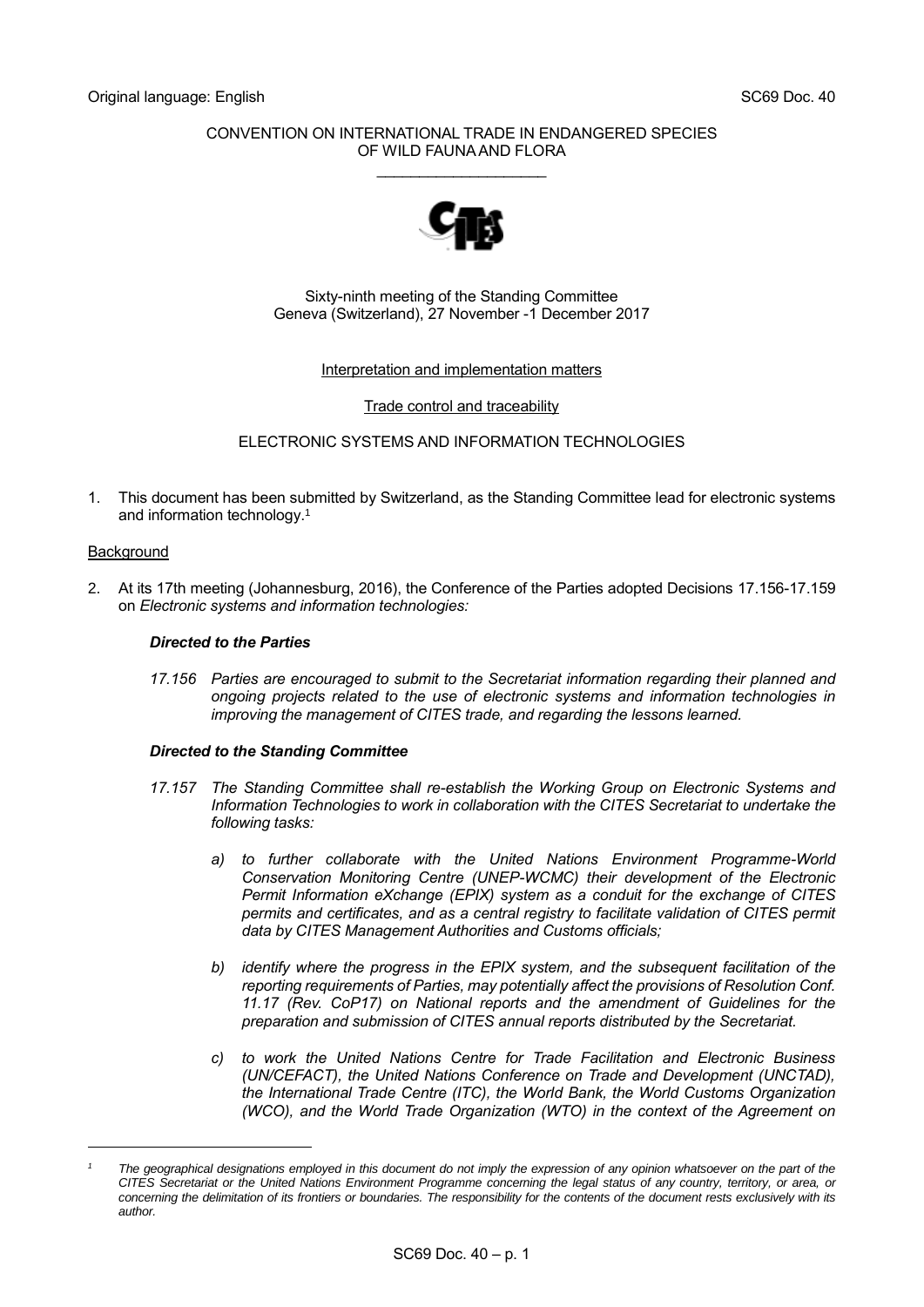*Trade Facilitation, and other relevant partners, to continue the development of joint projects that would facilitate Parties' access to electronic permitting services and their alignment to international trade standards and norms, such as the revision of the CITES e-permitting toolkit and the development of the eCITES module in ASYCUDA;*

- *d) to work with the Secretariat of the International Plant Protection Convention (IPPC) in the development of electronic trade documentation and learn from IPPC's efforts to develop electronic phytosanitary certificates; and*
- *e) to monitor and advise on Parties' work related to the development of traceability systems for specimens of CITES-listed species to facilitate their harmonization with CITES permits and certificates.*
- *17.158 The Standing Committee shall:* 
	- *a) review the progress of implementation of Decision 17.157 and make recommendations as necessary, including any suggestions for the revision of Resolution Conf. 11.17 (Rev. CoP17) and the amendment of Guidelines for the preparation and submission of CITES annual reports distributed by the Secretariat, to the 18th meeting of the Conference of the Parties; and*
	- *b) review the information submitted by Parties under Decision 17. 156, as well as the progress of implementation of Decision 17.157 and make recommendations as necessary, any suggestions for the revision of Resolution Conf. 12.3 (Rev. CoP17) on Permits and certificates to ensure the Resolution allows for electronic border clearance processes that are consistent with and incorporate the requirements of Articles III, IV, V and VI into any e-permitting system, examining in particular the issues of presentation and validation, to the 18th meeting of the Conference of the Parties.*

## *Directed to the Secretariat*

1

- *17.159 The Secretariat shall, subject to the availability of external funding:*
	- *a) publish on the CITES website the results of planned and ongoing projects undertaken by Parties related to the use of electronic systems and information technologies in improving the management of CITES trade, and the lessons learned, as submitted by Parties;*
	- *b) communicate with national lead ministries responsible for the development of Single Window environments, to raise awareness of CITES and to ascertain the availability of financial support to assist CITES Management Authorities to develop CITES e-permitting systems; and*
	- *c) provide capacity-building and advisory services to support Parties interested in implementing electronic solutions for the management of CITES permits and certificates.*

#### Questionnaire on planned and ongoing projects for electronic CITES systems (Decision 17.156)

- 3. To assist the Parties in the implementation of Decision 17.156, the Secretariat issued Notification 2017/041 inviting Parties to participate in the *[Questionnaire on electronic systems and information technologies for](https://cites.org/sites/default/files/notif/E-Notif-2017-041.pdf)  [CITES management \(eCITES\)](https://cites.org/sites/default/files/notif/E-Notif-2017-041.pdf)*. The questionnaire was conducted as an online survey.
- 4. For the evaluation the responses were grouped into responses from Management Authorities that are from high-income countries<sup>2</sup> and responses from Management Authorities that are from other countries. Of the 36 responding Parties 18 were from high-income countries and 18 from other countries.
- 5. 53 per cent of the Management Authorities from high-income countries and 39 per cent of the Management Authorities from other countries felt that their CITES system supports all relevant steps of the permit process. In high-income countries 79 per cent of the CITES systems can print the CITES permits, while in the other countries group 50 per cent of the systems can print permits. 79 per cent of the respondents from high-

*<sup>2</sup> As defined by UNCTAD Statistical office, Economic Groups, http://unctadstat.unctad.org/EN/Classifications.html*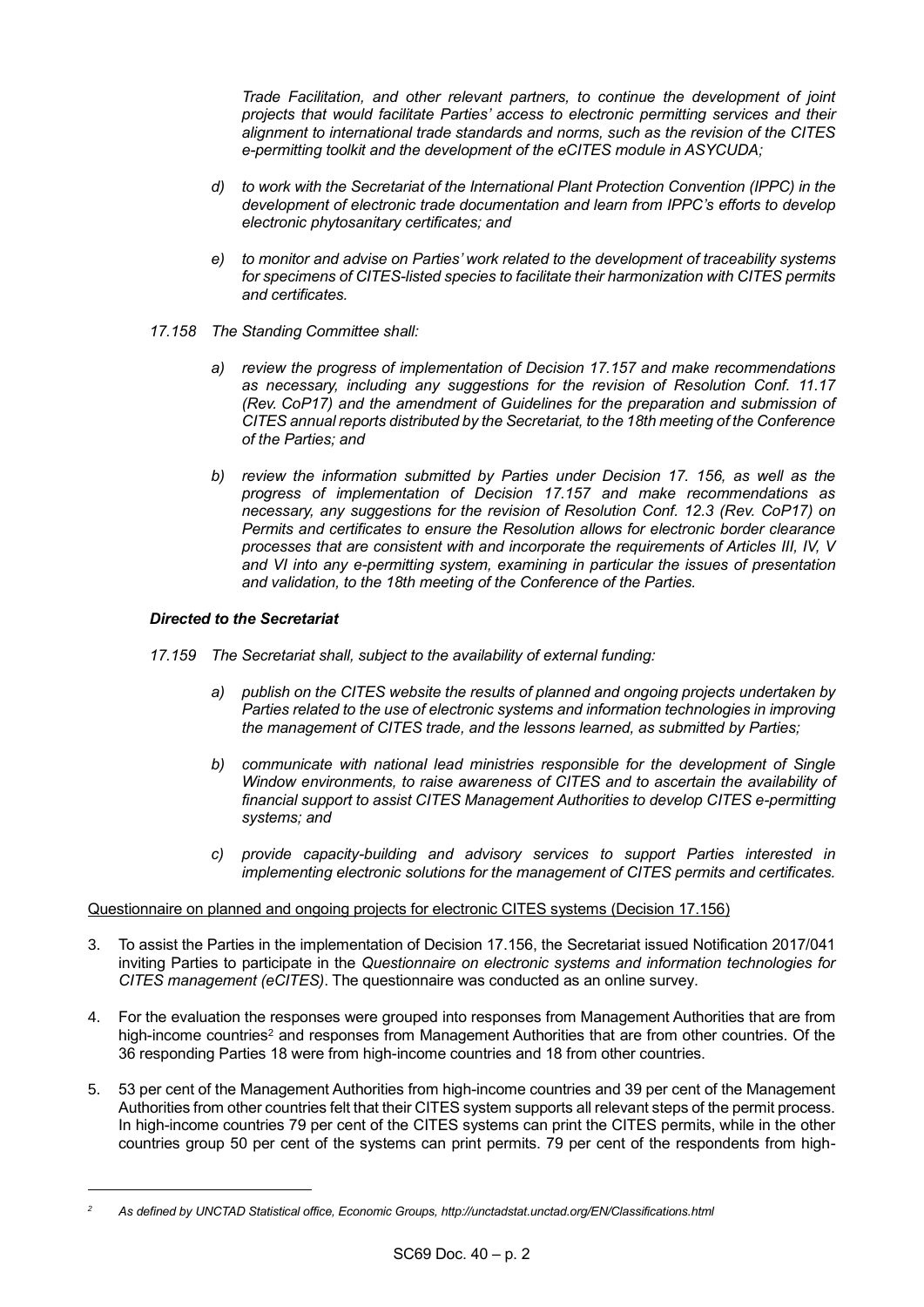income countries use their electronic CITES system for automated generation of the annual trade report. 58 per cent of respondents from other countries reported that their system generates the annual report.

- 6. 74 per cent of respondents from high-income countries and 64 per cent of respondents from other countries reported that electronic information is not accessible to customs. 68 per cent of the Management Authorities from high-income countries and 79 per cent from the other countries reported that they do not receive electronic information on actual quantities exported.
- 7. There was a consensus of respondents both from high-income and other countries that an electronic CITES system is important for proper management and control of the CITES permit process and that such a system increases transparency and reduces incidents of corruption. Respondents from both groups were of the opinion that electronic information exchange between the CITES system and customs can reduce illegal trade in wildlife.
- 8. 95 per cent of the respondents from the other countries group expressed high or very high need for capacity building and exchange of experience and all respondents from this group indicated that further advancements in the implementation of electronic systems would require support of donor agencies. Respondents from high-income countries were less interested in capacity building and a majority did not require support from donor agencies.
- 9. A detailed analysis of the responses to the questionnaire is provided in an information document and will be made available on the dedicated page of the CITES website, in line with Decision 17.159 a) (see para 10. below).

## CITES Website on Information relating to the use of electronic systems and information technologies [Decision 17.159 a)]

10. The Secretariat has improved the CITES website for Electronic Systems and Information Technologies (see [www.cites.org/eng/prog/eCITES\)](http://www.cites.org/eng/prog/eCITES). The website provides information on the survey and the instruments available to Parties. The working programme and outputs of the Working Group will be made available through a dedicated page on this website (see para 11. below).

# Draft programme for the Working Group on Electronic Systems and Information Technologies (Decision 17.157)

- 11. Based on the mandates given to the to the Standing Committee in Decisions 17.157 Switzerland prepared a draft work programme for the Working Group on Electronic Systems and Information Technologies. This work programme takes into account that electronic solutions for CITES automation are now accessible to all Parties and progress is made in finding approaches for electronic exchange of permit information among Parties.
- 12. The draft work programme, provided in the Annex of this document, will be reviewed by the members of the Working Group on Electronic Systems and Information Technologies once the Group is fully established.

# ASYCUDA eCITES software for automation of CITES business processes [Decision 17.157 c)]

- 13. In collaboration with the Secretariat UNCTAD completed the development of ASYCUDA eCITES, as an offthe-shelf software solution for CITES Management Authorities for electronic certification, control and reporting of trade in CITES listed species. The system can be configured to the specific requirements of a Party including adaptation to national legislation and procedures and the official national languages.
- 14. ASYCUDA eCITES supports full automation of the CITES permit processes, including online registration of permit requests by traders, control of the permit workflow, approval and issuance of permits, automated generation of annual report information, exchange of permit information with Customs authorities for export and import control and electronic payment of fees.
- 15. ASYCUDA eCITES is now completed and is available to Parties for implementation since late 2016. UNCTAD provides the system in the framework of a technical cooperation project which includes capacity building and implementation support to the CITES Management Authority, development of national adaptations and initial operations support. The software itself is provided free of charge and in source code.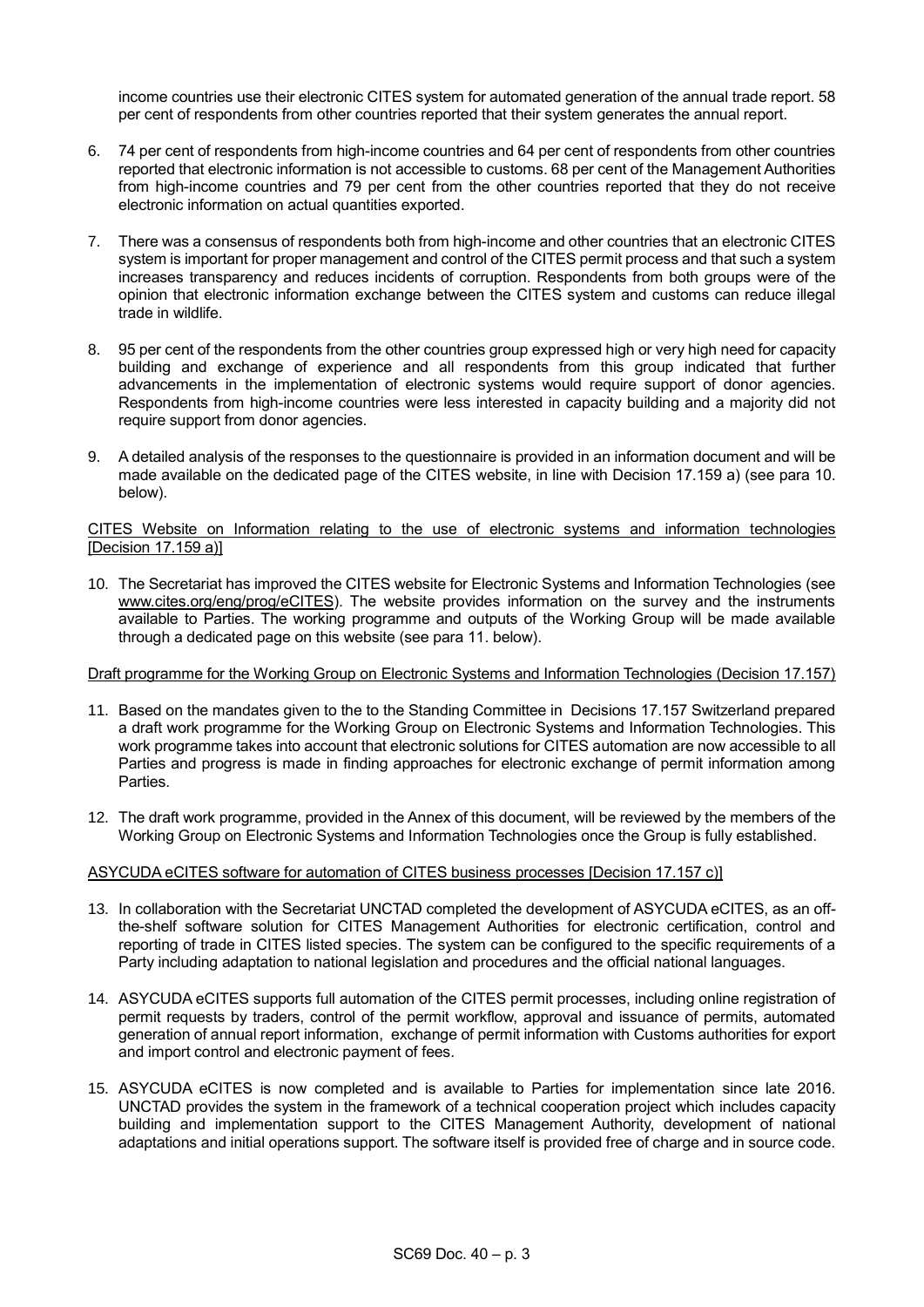- 16. For the operation of the system two models are available. The system can be maintained in and by the implementing country. Alternatively the country can ask UNCTAD to host and maintain the system in UNCTAD's Centre of Excellence in Gibraltar.
- 17. For a small to medium sized country the system can be implemented for approximately USD 150,000. Significant savings can be realized if several countries join in a regional implementation project. Parties interested to implementing ASYCUDA eCITES are invited to contact the Secretariat for further information.

## Framework for the implementation of electronic CITES systems

- 18. As part of implementing Decision 17.159 c) the Secretariat developed Framework for the implementation of electronic CITES systems*<sup>3</sup>* which can be used by Management Authorities to plan and control implementation projects. This Framework takes into account experiences from Parties that have already implemented electronic CITES systems. The Secretariat intends to update the Framework as more implementation experience becomes available.
- 19. The Framework recommends Parties to implement CITES systems in a stepwise approach focusing on four major areas:
	- Automation of the CITES permit issuance process in the Management Authorities, including electronic application of CITES permits; transparent and automated controls during inspection, approval and issuance of all permits; electronic payment of fees and electronic repository of all valid permits
	- Electronic information exchange of CITES permits with customs authorities, automated risk assessment and targeted inspections for export, import and transit and coordinated border controls
	- Automated generation of annual trade reports and other reports to monitor legality and sustainability of trade
	- Electronic exchange of CITES permit information between Government authorities of export, import and transit countries to prevent use of forged documents and establish end-to-end control of trade
- 20. Each implementation step can be considered as a project in itself, with defined deliverables, Key Performance Indicators and benefits for the stakeholders. The stepwise approach allows Parties to adapt project implementation to the availability of funding and their own readiness to change to new working procedures.
- 21. A policy brief<sup>4</sup> on electronic CITES solutions is provided in Annex II of this document.

### Interest of Parties to implement electronic CITES systems [Decision 17.159 b0 and c)]

- 22. The electronic CITES solutions were presented to Parties on a side event organised by Switzerland during the 17th meeting of the Conference of the Parties (Johannesburg, 26 September 2016). The ASYCUDA eCITES system was presented on the occasion of the Oceania and Pacific regional joint meeting for the 17<sup>th</sup> Meeting of the Conference of the Parties<sup>5</sup> (Samoa, Apia, 15-19<sup>th</sup> August 2016) and during a side event of the Second Caribbean Wildlife Enforcement Network (Bridgetown, Barbados, 11 May 2017). The Secretariat gave a Webinar on Implementing electronic CITES Permits to the Global Wildlife Programme Virtual Knowledge Exchange<sup>6</sup> on 4 May 2017. The Secretariat also provided direct advisory services on different aspects of adopting electronic solutions on specific request of individual Parties.
- 23. The Secretariat received strong interest from many Parties for assistance to implement the ASYCUDA eCITES solution in their administration. Requests came in particular from developing countries from the Caribbean and the Oceania and Pacific region as well as countries from Sub-Sahara Africa, Latin America and the Caucasus.

1

*<sup>3</sup> eCITES Implementation Framework; document available from the Secretariat*

*<sup>4</sup> Automation of CITES permit procedures and electronic information exchange for improved control of international trade in endangered species (eCITES)*

*<sup>5</sup> <https://cites.org/sites/default/files/document/Pacific%20preCoP%20meeting%20program%2003082016.pdf>*

*<sup>6</sup> <https://cites.org/sites/default/files/common/prog/e/GWP-Virtual-Knowledge-Exchange-Implementing-eCITES-permits-May-4-v4.pdf>*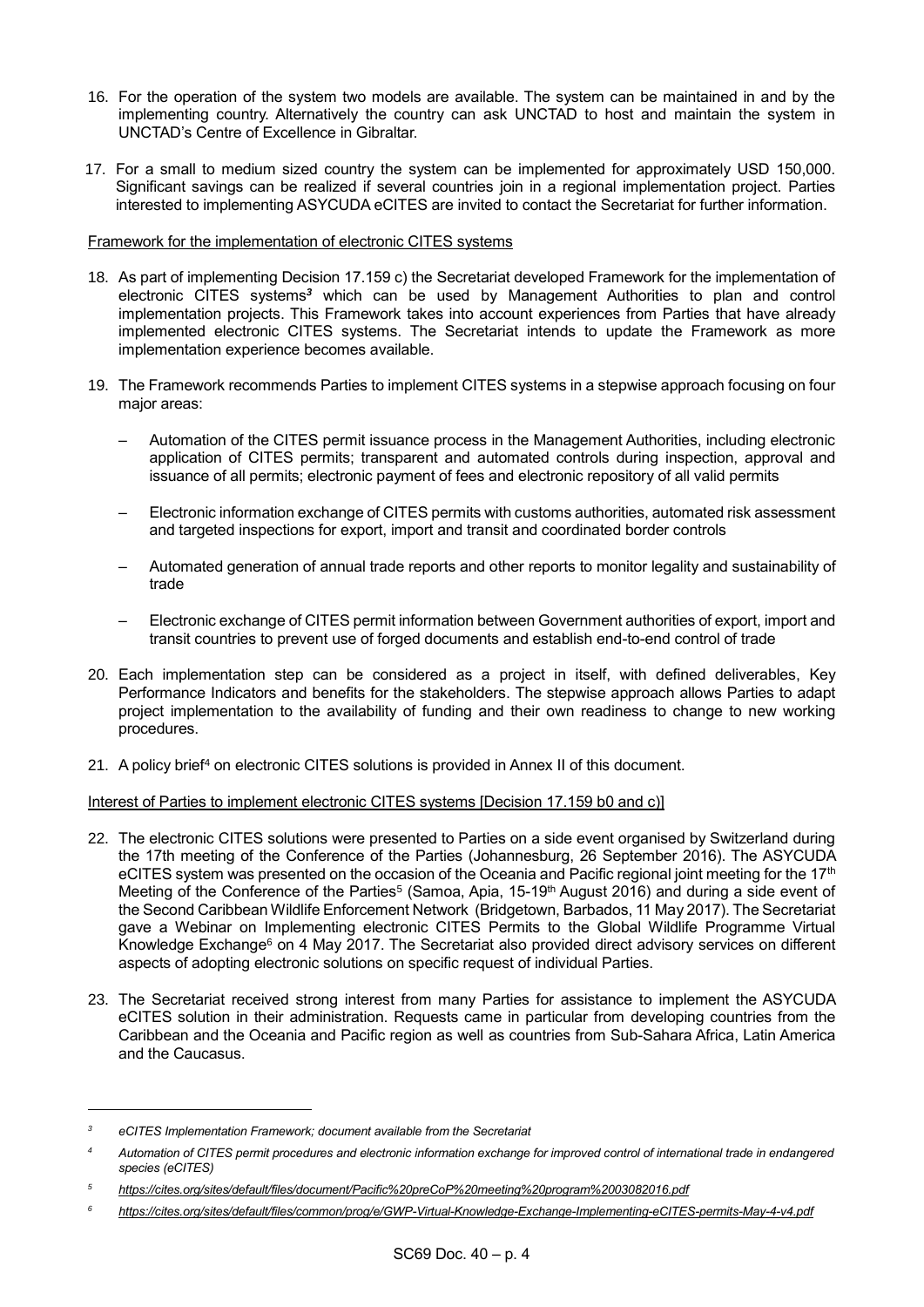24. All Management Authorities from developing countries that contacted the Secretariat emphasised their need for external funding to implement an electronic system. The Secretariat has no budget to support Parties in the implementation of automated solutions. The lack of external funding is now the main obstacle for wide spread adoption of automated CITES solutions. The Management Authorities asked the Secretariat to draw the attention of donor agencies to the importance of electronic CITES solutions for improved control of CITES permits and their need for external funding.

Pilot project on electronic permit information exchange (EPIX) [Decision 17.157 a), b), c) and d)]

- 25. Switzerland, France and UNEP-WCMC conducted a joint feasibility study on the exchange of electronic permits between CITES Management Authorities. The study evaluated the exchange of permits using a central hub which would act as a clearing house. UNEP-WCMC developed an initial technical prototype for such an exchange hub.
- 26. The feasibility study helped to identify a series of non-technical preconditions that Government agencies are likely to request before they would agree to exchange permits through a central hub. This included inter alia service level agreements for the governance and the operation of the hub, standards on data confidentiality, security and retention as well as agreements for the funding of the hub service provider and subscription of services. In evaluating the outcome of the feasibility study Switzerland and France [Participants] felt that the development of these standards and agreements would be a very demanding undertaking.
- 27. In taking the pilot project forward Switzerland and France resolved to develop electronic permit information exchange as direct (Party to Party) exchange of electronic Permits between the Management Authorities. The development of the direct information exchange solution has made very good progress and both Parties expect to conclude testing for operational permit exchange between the two management Authorities by the end of 2017.
- 28. After completion of the pilot Switzerland and France will share outcomes and lessons learned with the Working Group on electronic Systems and Information Technologies in view of developing standards and recommendations for wide scale adoption of electronic permit exchange.
- 29. The Secretariat provided strategic support to the pilot by acting as observer in the project. In implementing Decision 17.157 d) the Secretariat provides liaison and exchange of lessons learned with the ePhyto project<sup>7</sup> for the electronic exchange of phytosanitary certificates conducted jointly by the International Plant Protection Convention (IPPC) and the World Trade Organization. The Secretariat attends the ePhyto Project Advisory Committee and participated in meetings and workshops for the implementation of electronic Phyto certificates.
- 30. In compliance with Decision 17.157 c) the Secretariat also participates in the meetings of the expert group on agriculture trade of the United Nations Centre for Trade Facilitation and Electronic Business (UN/CEFACT). The Secretariat gave a presentation on electronic permit information exchange on a workshop organised at the 29<sup>th</sup> UN/CEFACT Forum (Geneva, Switzerland 27 - 31 March 2017).
- 31. Switzerland also notes the emergence of Blockchain<sup>8</sup> technology which may provide in the future solutions for secure and trusted exchange of electronic CITES permits between Parties. The Secretariat has drafted the *CITES Blockchain Challenge* to encourage academia and private sector companies to research in the potential of this new technology for the benefit of CITES Parties.

# Conclusion

- 32. Substantive progress has been made towards the automation of CITES processes. With the ASYCUDA eCITES system a low-cost, off-the-shelf solution for the automation of CITES processes is now available to Parties. The Framework for the implementation of electronic CITES systems helps Management Authorities to develop a tailored, national implementation strategy. The implementation of electronic CITES systems is a precondition for widespread uptake of electronic permit information exchange.
- 33. In the survey on [electronic systems and information technologies the](https://cites.org/sites/default/files/notif/E-Notif-2017-041.pdf) participating Management Authorities emphasised the importance of electronic systems for improved control of CITES permit processes and to

1

*<sup>7</sup> <http://ephyto.ippc.int/>*

*<sup>8</sup> <https://en.wikipedia.org/wiki/Blockchain>*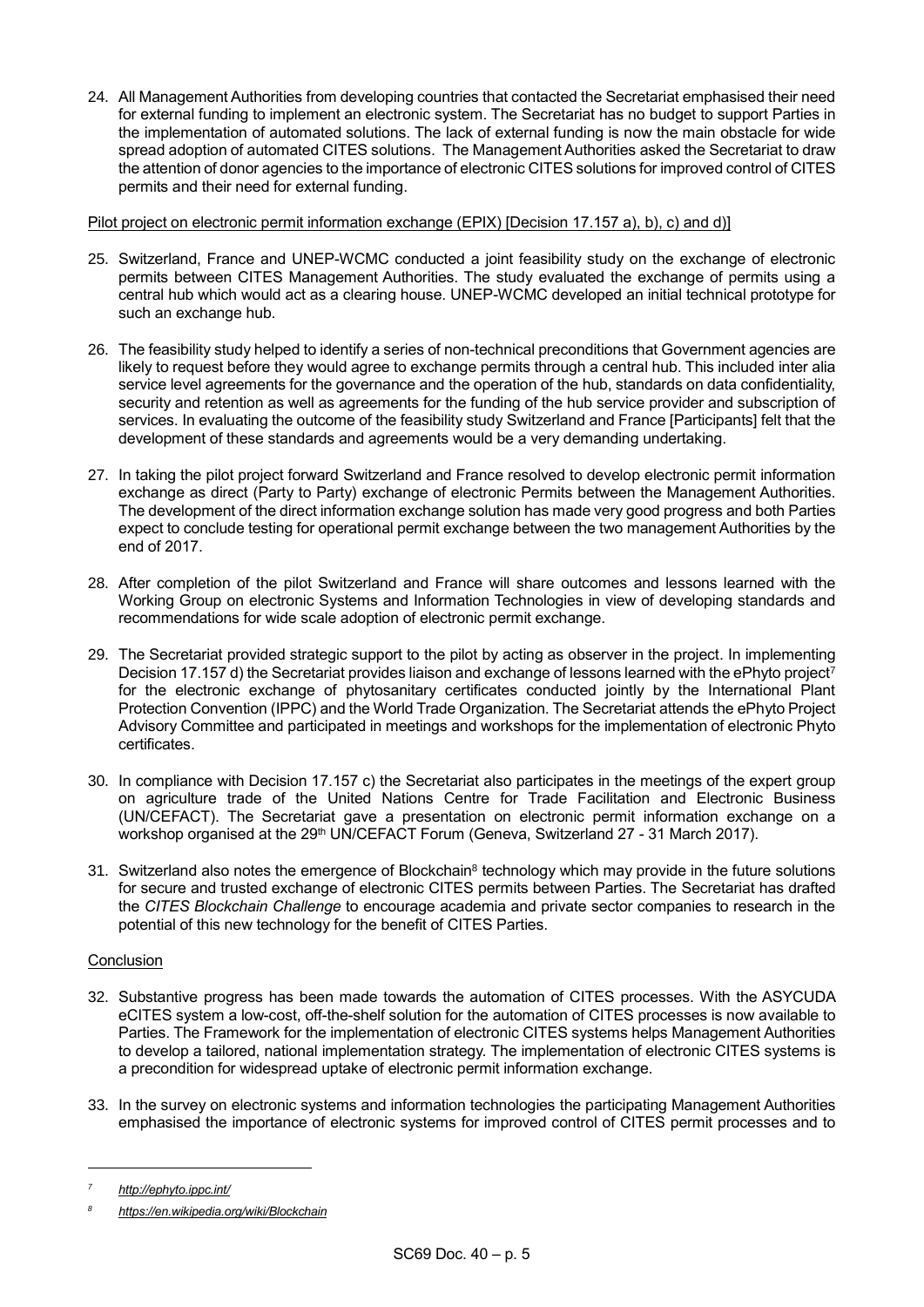reduce incidents of illegal trade in wildlife. The Management Authorities are committed to implement and further enhance electronic CITES systems in their agencies. Management Authorities from developing countries reported that support from donor agencies is required to progress implementation.

34. The Secretariat provides advisory services to Parties interested in adopting automated solutions. Parties expressed their interest to implement ASYCUDA eCITES but further progress was not made due to lack of funding.

### **Recommendation**

- 35. The Standing Committee may wish to:
	- a) re-establish the Working Group on Electronic Systems and Information Technologies
	- b) consider the suggested work plan provided in the annex to this document
	- c) take note of the availability of a low cost software solution for the automation of CITES processes
	- d) call upon interested Parties to evaluate whether an implementation of this system in their Management Authority can strengthen CITES permit control
	- e) call upon donor agencies to take note of the interest of many Management Authorities from developing countries to adopt automated solutions and the need to provide funding for the implementation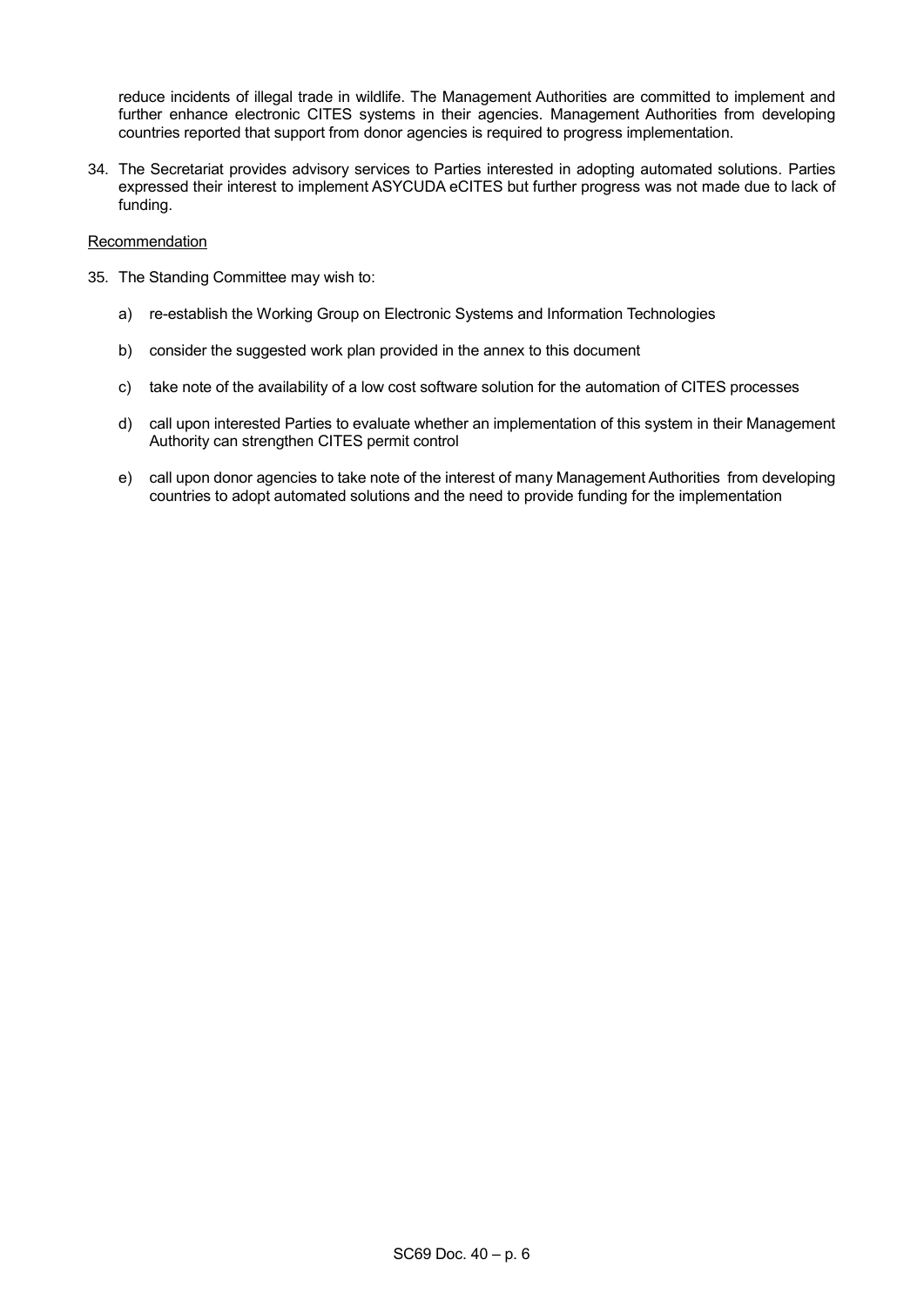# **Draft work programme of the CITES Working Group on Electronic Systems and Information Technologies**

State: Draft Version: 20170118

## **I. Automation of CITES processes (eCITES)**

- Can we establish a reference model to describe a stepwise implementation of automated CITES permitting?
- What do Parties need to automate CITES processes, in particular in (L)DCs?
- Can standard software solutions and Single Window provide solutions for eCITES?
- How can we share experiences and lessons learned between parties?
- *The WG will have to discuss these questions and decide whether a reference Model that helps parties to implement such an automation should be developed. It will also have to decide whether this would be a standalone document besides the more technical document of the Toolkit.*

#### **II. Electronic Exchange of Permit Information between Parties (EPIX)**

## **EPIX overall concept**

- What do we understand under EPIX (definition), what are the benefits to Parties (objectives) and preconditions for exchange between Parties?
- What are the different concepts (architecture) for the information exchange that Parties can implement (point to point, HUB, hybrid solutions) and how to evaluate them?
- What standards and recommendations should Parties use when exchanging permits?
- Can we recommend Parties to follow a specific concept?
- *Based on the results of the questionnaire sent out by WCMC, the WG will have to comment and make recommendations to these questions to the SC*

#### **Governance issues in relation to implementing EPIX with a Hub concept**

- What are the responsibilities of the Parties/the Hub provider
- Costs and Financing of the Hub
	- Who is owner of the Hub
	- Who manages the Hub, including support services to parties in case of problems
- Who is responsible in case of system failures
- *The WG will have to discuss these issues and make recommendations to the SC*

#### **EPIX standards (architecture independent) based on the specifications and experiences currently developed in the pilot project between Switzerland and France**

- Development/review/approval of managerial message exchange standards: minimum requirements on quality of permit data and national eCITES systems, archiving and availability of data, fair use of information,
- Development/review/approval of technical message exchange standards: protocols, message calls, message envelope and status codes.
- Security and authentication requirements.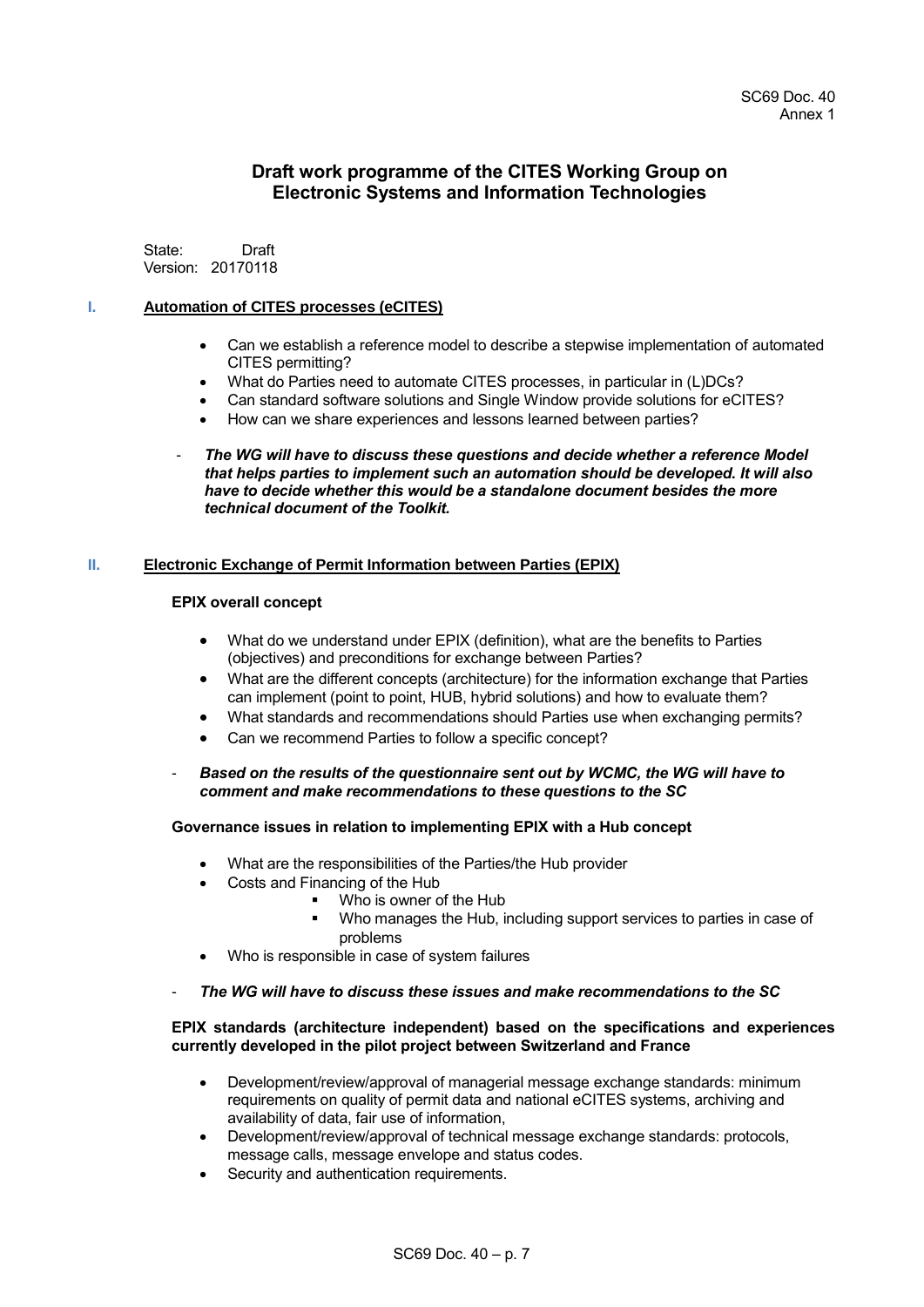- *The results and documentation of the pilot will have to be discussed by the WG and the WG will have to submit its views to the SC whether they can be recommended for inclusion into the Toolkit as standards for the data exchange between parties*.

## **III. "Electronic signatures" in CITES permits**

- What are the requirements for an electronic signature in exchanging e-permits between parties?
- Which international standards exist in this regard?
- Are these international standards acceptable to all Parties?
- *The WG will get an analysis by the Secretariat on this issue and will have to comment on it and make appropriate recommendations to the SC*

#### **IV. Advancement of annual reporting**

## **Improvements to the existing reporting and publication system**

- For annual reporting using Data Exchange, the system should use exactly the same data structure as the ePermitting XML Schema defined in the Toolkit using a limited set of data fields.
- The Secretariat will prepare such a version of the XML data structure for inclusion into the toolkit.
- *The WG will have to discuss this way forward and make appropriate recommendation to the SC*

### **Sharing of reporting information to prevent fraud in CITES permits (Clearview)**

- Can we make better use annual reporting information to fight against illegal trade in wildlife?
- Does the Clearview project respond to needs of parties? Clearview aims to use the Data Exchange framework to allow parties to query permit confirmation between the relevant entities (customs, CITES MA's)
- Should queries be shared through a central Hub or through a network?
- *Based on a project proposal, the WG should discuss the questions above and make recommendations to the SC*

#### **Options for the simplification of annual reports in the future**

- What are the objectives of the annual reports and how can information technology contribute to these objectives.
- Which technical solutions would we like become available to Parties?
- How will automation of CITES permits improve annual reporting of Parties?
- How do parties see the role of EPIX in relation to annual reporting?
- *Based on the results of the WCMC questionnaire, the WG should discuss these issues and make appropriate recommendation to SC.*

# **V. Connections to the Traceability WG and its consequences for Resolution 12.3 (Rev. CoP17)**

According to the outcomes of the WG on traceability, what changes may have to be made to Resolution 12.3 (Rev. CoP17) or the Toolkit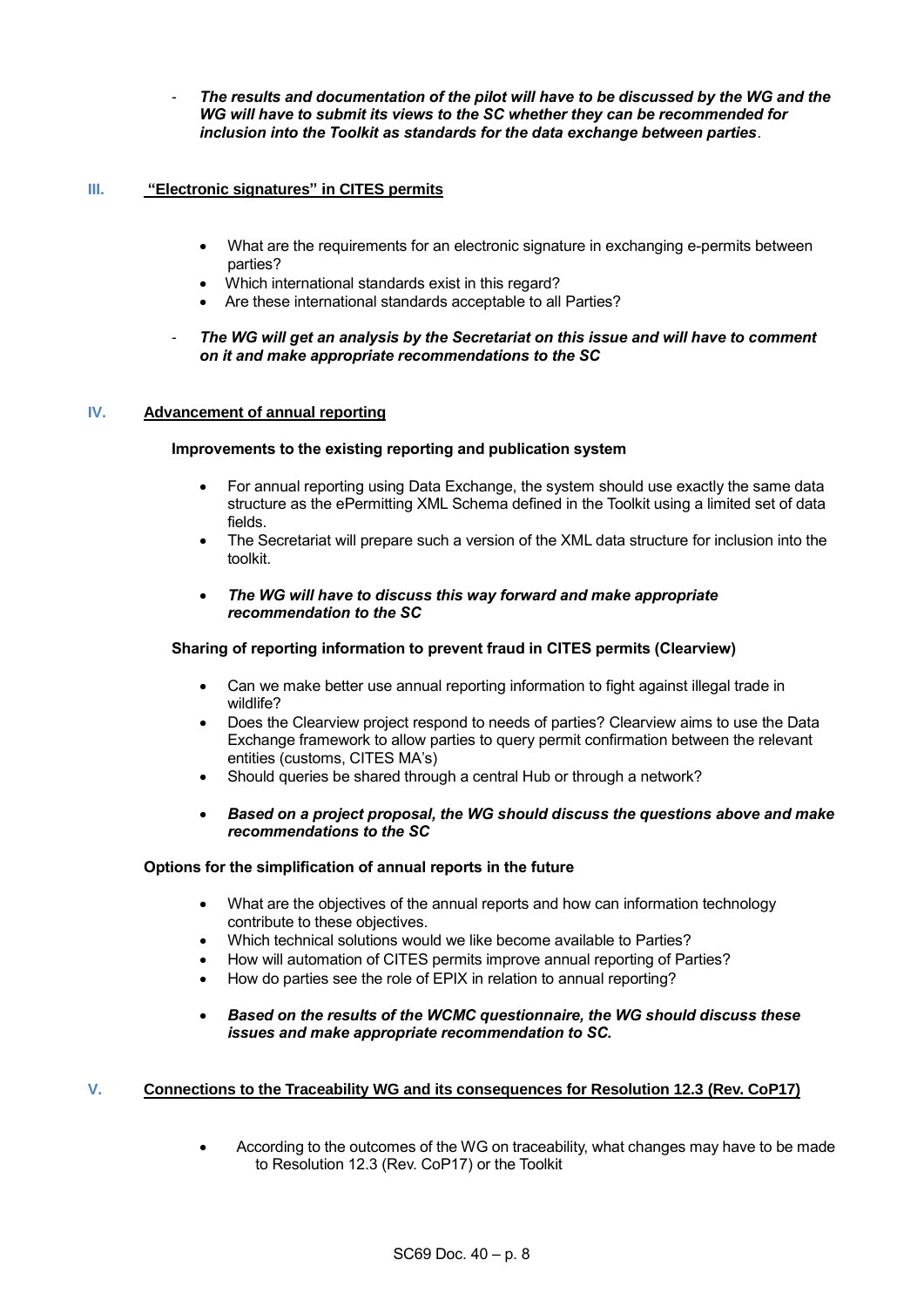- **The WG will have to follow on the work of the SC WG on traceability and make the appropriate recommendations**.

# **VI. Analysis of the import and export** process under CITES, including the cross border customs clearance procedures if the processes **are in electronic format and the consequences for Resolutions 11.17 (Rev. CoP17) and 12.3 (Rev. CoP17)**

How do todays customs clearance procedures and developments match with the current CITES processes.

What changes to the Resolutions 11.17 (Rev. CoP17) and 12.3 (Rev. CoP17) would be needed to reflect those developments

- **The WG will receive an analysis done by the Secretariat on that topic and will have to comment on this analysis and make appropriate recommendations to SC** 

# **Relation of the work programme to the mandates given to the ePermitting Working Group in CoP 17 decisions 17.157 and 17.158**

17.157 a) Conduct further work on the development of Electronic Permit Information eXchange relates to work programme agenda item I and II

17.157 b) Identify impact of EPIX progress on Conf. 11.17 (Rev. CoP16) and Guidelines for submission of annual reports refers to agenda items II, III and IV of this work programme.

17.157 c) Work with UN/CEFACT and other international organizations for revision of the Toolkit: The Chair of the Working Group and the CITES Secretariat will be in ongoing liaison with UN/CEFACT and relevant organizations and report to the Working Group.

17.157 d) The Secretariat is represented in the IPPC Steering Committee and will report to the Working Group on all relevant issues.

17.157 c) Work with UNCTAD ASYCUDA on the development of the eCITES module: The Secretariat is on ongoing liaison with UNCTAD on the development and implementation of ASYCUDA eCITES and will report to the Working Group.

17.157 e) Advise Parties on work related to traceability and harmonization of traceability with CITES permits refers to agenda item V

17.158 b) electronic border clearance processes are in conformance with Articles II, IV, V and VI refers to agenda item VI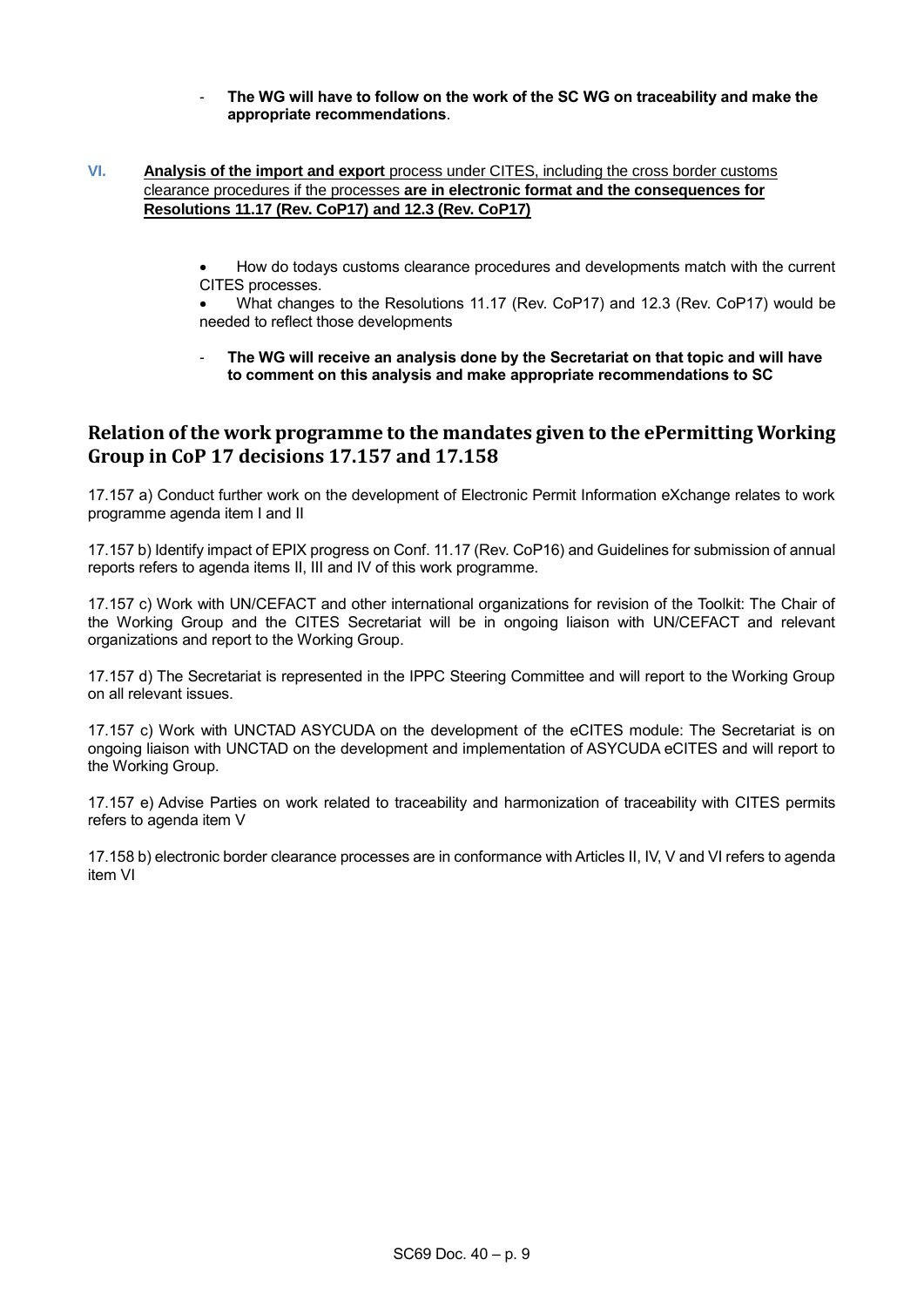# **Automation of CITES permit procedures and electronic information exchange for improved control of international trade in endangered species (eCITES)**

Policy Brief prepared by the CITES Secretariat

### **Executive Summary**

The automation of CITES processes in the authorities that manage and control trade in wildlife in a country is crucial to protect endangered species and combat illegal trade in wildlife. Automation of CITES processes enforces regulations, increases transparency and reduces opportunities for corruption and the use of fraudulent documents.

Exchange of electronic CITES permits with customs and border control agencies enables automated risk management and coordinated border controls. Electronic information exchange with other countries puts an end to current practices using fraudulent paper permits to launder illegal trade in endangered species in the international supply chain.

CITES-listed species can be particularly vulnerable to illegal trade when CITES Management Authorities do not yet have automated processes and cannot apply modern, electronic approaches for risk identification and targeted inspections. This applies to many developing countries.

The CITES Working Group on Electronic Systems and Information Technologies and the CITES Secretariat supported by competent partners have developed eCITES, a set of standard tools and software solutions which make electronic CITES management now more accessible to all Parties, including those from developing countries, for better protection of their national wild flora and fauna.

eCITES will also facilitate administration of legal trade in wildlife and its integration into the measures of the WTO Trade Facilitation Agreement thus reducing transaction costs and time for compliant traders. This will create opportunities for sustainable development of legal trade in wildlife in developing countries and income opportunities for local communities.

With eCITES and for an investment of 15 million USD, CITES Management Authorities in 100 countries could benefit from automated CITES permit approval and control processes and apply state-of-the-art procedures and techniques to control trade in CITES-listed species and combat illegal trade.

The Secretariat wishes to raise awareness of donor agencies and governments that eCITES solutions are now available and transformative change is possible. The Secretariat aims to gather support for those countries that have already notified the Secretariat of their willingness to implement eCITES and create further momentum for automated and improved CITES permit management around the globe.

# **About CITES**

The *Convention on International Trade in Endangered Species of Wild Fauna and Flora (CITES)* establishes a legally binding regulatory regime to ensure the survival of CITES-listed species in the wild, providing opportunities for sustainable trade and economic development, in particular in developing countries and for local communities. Currently, 182 States and the European Union are Party to this Convention and bound by its rules.

CITES regulates trade in over 36,000 species of wild animals and plants, both aquatic and terrestrial, including emblematic species such as tigers, elephants, rhinos, manta rays and great apes. The core instrument for regulating trade is a system of permits and certificates issued and controlled by a national CITES Management Authority, which has been officially appointed by the government. The CITES permits or certificates document the legality and sustainability of trade and are reported annually to the Secretariat. It is the core instrument to distinguish between legal and illegal trade in wildlife.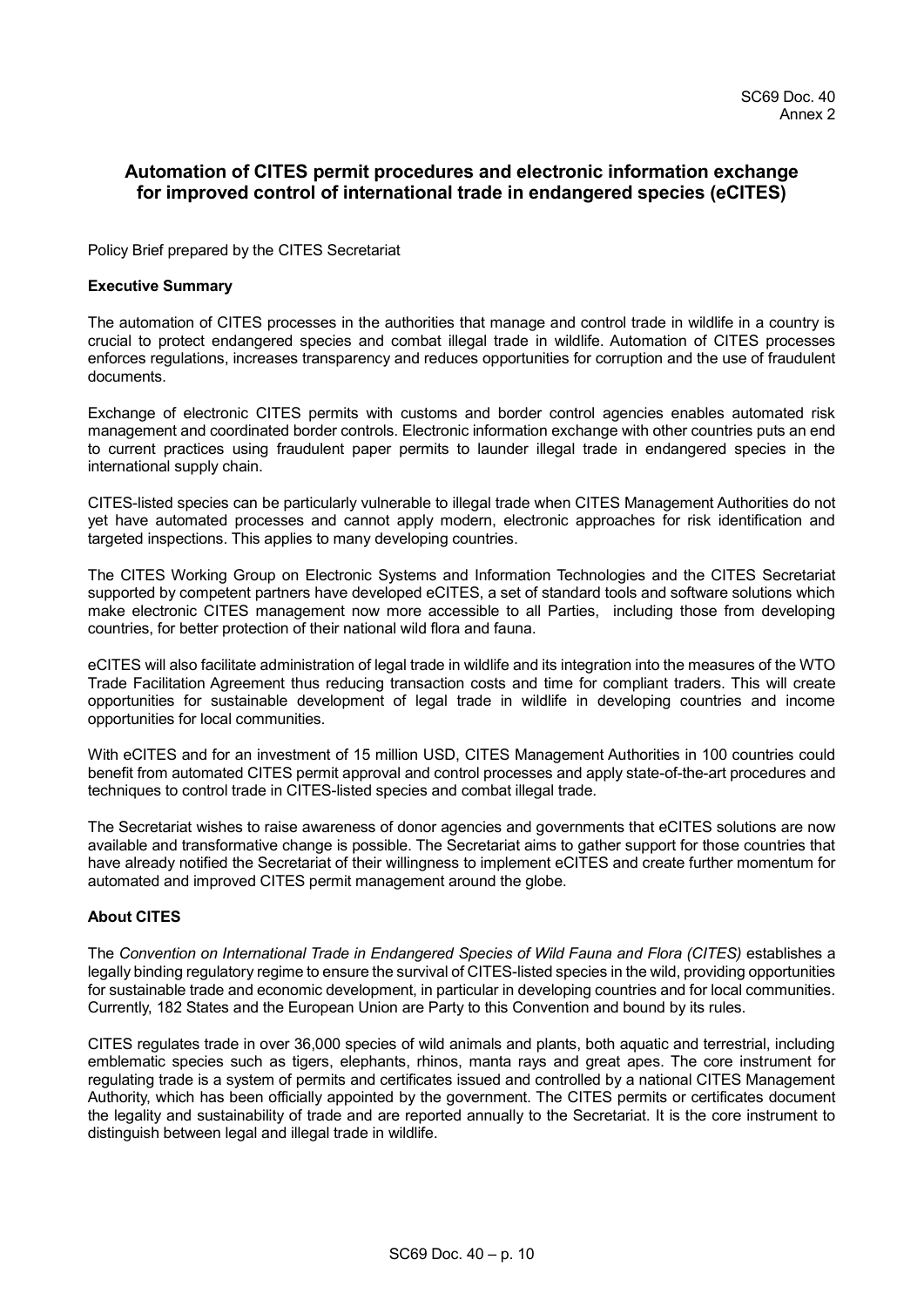## **About illegal trade in wildlife**

Illegal trade in wildlife (excluding illegal trade in marine species and timber) is estimated to be worth up to USD 20 billion per year and it now ranks among trafficking in drugs, arms and human being in term of profits. A number of CITES-listed species are high-value items targeted by transnational criminal groups. These groups are highly organized and operate through international networks. They take advantage of the legitimate opportunities and tools of modern international trade, transport and finance, hiding their illegal shipments in and between the consignments of legal shipments.

Effective application of CITES depends largely on control over the issuance, inspection and acceptance of CITES documentation, and border control agencies around the world are challenged to identify illegal shipments as the vast majority of today's procedures for issuance and control of CITES permits are still paper based. In particular, CITES Management Authorities in developing and least developed countries, often range States of the most vulnerable species, lack the essential forms of electronic information management and exchange<sup>9</sup> when managing and controlling trade in CITES-listed species.

Since a permit can transform millions of dollars of suspected contraband into millions of dollars of legitimate merchandise, much of the illegal trade in wildlife proceeds through the front door, with paperwork provided through fraud, forgery and corruption.<sup>10</sup> The lack of automation in permit issuance and control provides opportunities for corruption and prevents fast and efficient verification and control of permits using modern methods of border control such as automated risk management and collaboration of border agencies for targeted inspections.

The vast majority of officials responsible for CITES implementation and enforcement are committed to their task and working diligently each day to ensure that international trade is legal, sustainable and traceable. However, criminal networks actively and constantly seek to exploit the automation gaps, and reports of corrupt activities that undermine the effective implementation of the Convention are of increasing concern.

In particular, developing and least developed countries are exposed to a double risk. They are often range States of multiple high value CITES-listed species, which they need to protect, while at the same time, authorities in these countries often lack modern information management tools to effectively monitor and regulate trade in these wildlife assets.

# **About eCITES**

-

To combat illegal trade in wildlife, to support Management Authorities and to provide income opportunities through legal trade in wildlife, the CITES Secretariat, in collaboration with the CITES Working Group on Electronic Systems and Information Technology and the ASYCUDA programme of the United Nations Conference on Trade and Development (UNCTAD) has now launched the eCITES initiative, a global effort to rapidly streamline and automate CITES permit processes and controls.

eCITES supports Parties in their efforts to automate CITES permit processes, exchange electronic information with customs and other border control agencies, implement modern, automated risk management processes for improved control of trade in CITES-listed species and to prevent use of fake CITES permits in international trade.

eCITES simplifies export and import processes and significantly reduces time and resources spent in the Management Authority for checking and issuing permits thus freeing resources in the agencies to focus on illegal trade. It reduces time for permit request and issuance, thus providing opportunities for trade and development to compliant traders and rural communities.

To make eCITES accessible to developing and least developed countries, a comprehensive set of implementation tools including the *eCITES Implementation Framework*, a standardized approach to plan and manage a project and the *UNCTAD eCITES system*, an off-the-shelf software solution has been developed and is now available to interested Parties.

*<sup>9</sup> Some developing countries such as Brazil, China, Kenya, the Republic of Korea, South Africa, and Thailand have already started to implement eCITES systems.* 

*<sup>10</sup> World Wildlife Crime Report, United Nations Office on Drugs and Crime, 2016*